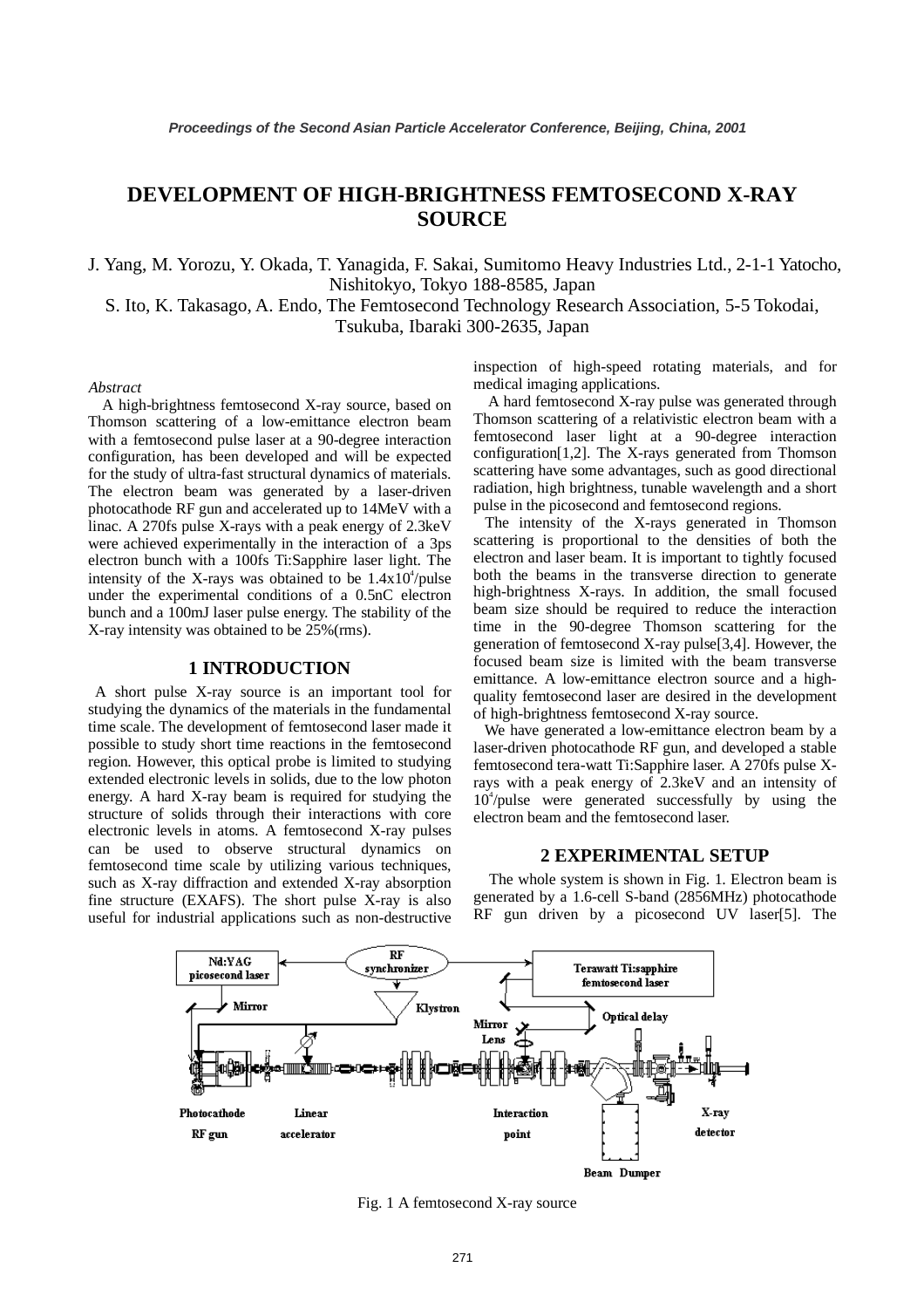electrons are accelerated with a linear accelerator (linac) up to 14MeV, and then focused with magnetic focusing lens at the interaction point. A Ti:Sapphire femtosecond tera-watt laser is used as the light source for the X-ray generation. The laser light interacts with the electron beam at the 90-degrees configuration. The electrons after the interaction with the laser light are bent with a bending magnet and damped at the lead block to prevent any Xray background caused by electron bombardment of the duct wall.



The 1.6 cell photocathode RF gun for high duty operation was developed by the BNL/KEK/Sumitomo collaboration[6]. An LD pumped Nd:YAG UV laser was developed to drive the RF gun[7]. This laser consists of a passive mode-locked oscillator with a semiconductor saturable absorber mirror (SESAM), a regenerative amplifier and a multi-pass post amplifier, and a frequency conversion part. The oscillator operates at a repetition rate of 119 MHz, the  $24<sup>th</sup>$  sub-harmonic of the accelerating 2856 MHz RF. A timing stabilizer minimized the timing jitter of the oscillator by adjusting the laser cavity length. The timing jitter between the reference RF signal and the output of the oscillator was controlled to within 0.5ps. The UV (266nm) pulse energy was more than 200µJ. The fluctuation of the UV laser pulse energy was measured to be 3-5%(rms). The cathode is made of copper for a long lifetime. The quantum efficiency of a cathode was achieved to be  $1.5x10<sup>4</sup>$ . with the maximum electron charge of more than 2nC/pulse. In the X-ray generation, the bunch charge of 0.5nC was used for a low normalized rms transverse emittance of 2  $\pi$ mm-mrad. The energy dispersion ( $\delta E/E$ ) was 0.1% (rms.) at 14MeV.

The 1 tera-watt femtosecond Ti:Sapphire laser system was developed [8] as a scattering light source. The modelocked Ti:Sapphire laser oscillator generated 50 fs pulses at the repetition rate of 119MHz. The frequency of the laser oscillation was controlled by the same method as the drive laser for the gun. The 2.5nJ laser pulses from the oscillator were stretched in a pulse stretcher up to 400ps, amplified in a regenerative amplifier, and then delivered to a multi-pass post amplifier. The output pulse energy in the regenerative amplifier and the multi-pass amplifier

were 10mJ and 270mJ. The amplified pulses were compressed in a pulse compressor located near the interaction chamber. The pulse compressor consisted of a pair of gratings, with one grating installed in vacuum. The compressed pulse energy and the pulse duration were typically 100mJ and 100fs (FWHM). The time jitter between the electron bunch and the femtosecond laser pulse was measured within 1.4ps(rms) by a streak camera.

A micro-channel plate (MCP) used as an X-ray detector was located 2m from the interaction point. The MCP, which has very low sensitivity for higher energy X-ray and a fast decay time constant in nanosecond region, was chosen to prevent the high energy X-ray background produced by the field emission electrons at the linac and the gun. The diameter of the detector was 18mm, which corresponded to 4.5mrad collection angle from the detector. The calibrated gain of the MCP was 2.6pC/photoelectron. The quantum efficiency of the detector was also calibrated with radioisotope sources. The detector efficiency was found to be 5% and 8% for X-rays with 4.6keV and 2.3keV energy, respectively [9],[10].

#### **3 RESULTS AND DISCUSSION**

The electron and the laser beam parameters in the headon and 90-degree configurations are shown in Table I. The electron beam size at the interaction point was measured with a 100 µm thick phosphor screen and a CCD camera. The laser beam size was also measured at the screen. The charge of the electron bunch was measured by a current transformer with a fast response time. The laser pulse duration was measured by the standard correlation method. The pulse duration of the electron bunch was measured by a technique of temporal scan in the 90-degree Thomson scattering, which is monitoring the X-ray yield with changing the time delay between the electron bunch and the femtosecond laser pulse.

Figure 2 shows the MCP signals: (a) the scattering X-



Fig. 3 The linearity of the X-ray intensity with the laser pulse energy.